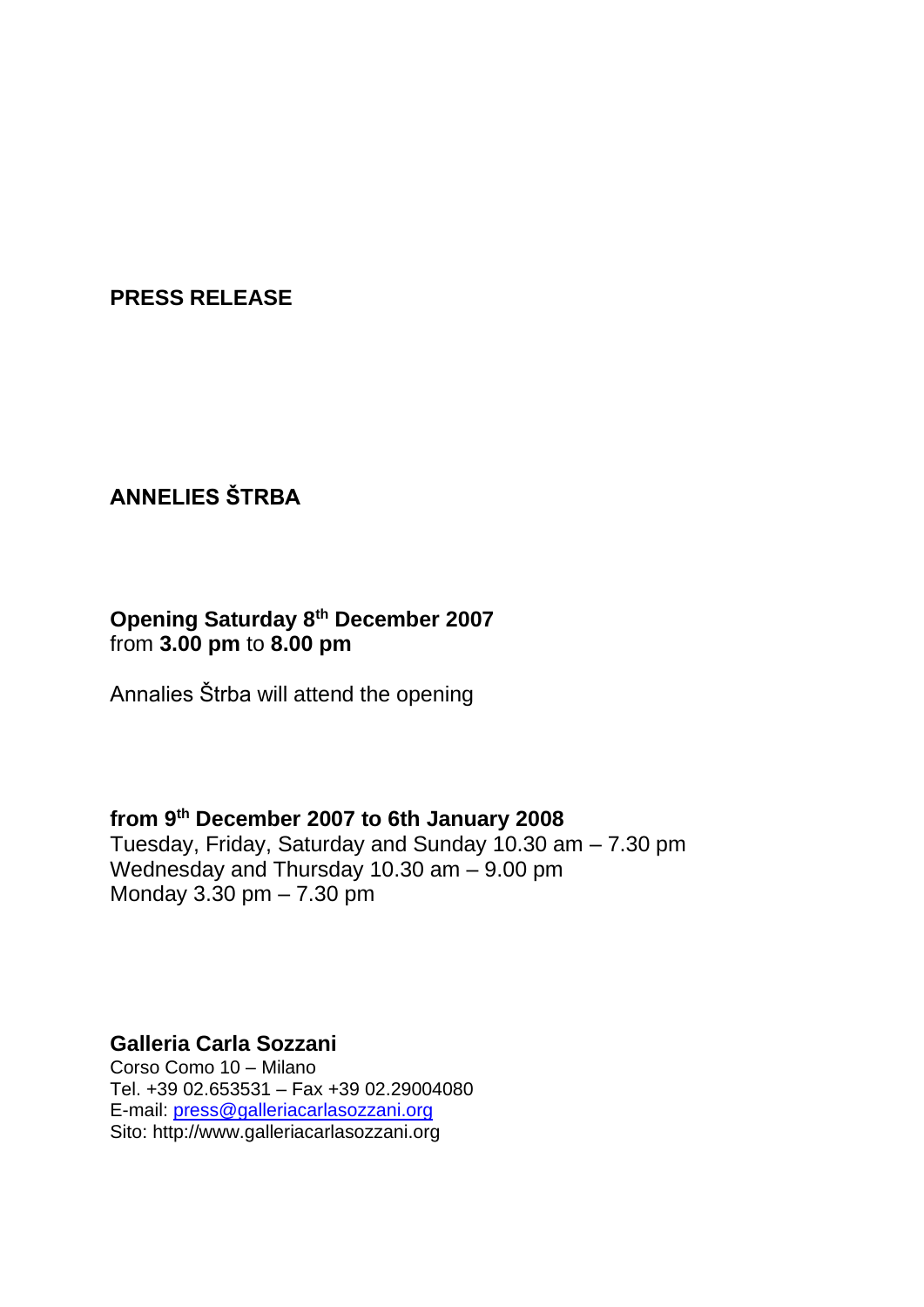# **ANNELIES ŠTRBA**

Annelies Štrba's magic and feminine world reaches the Galleria Carla Sozzani with its own fairy, intense and full-colored intimacy: a sort of digital Impressionism, a " *fin-de-siecle Simbolism rigged by the computer"* as Harald Fricke\* said so well.

The images of the idillyc Štrba's worlds are , in reality, such of long term studies of her own family: for over than two decades, in fact, her three children were her models and, until 1990- when firstly a gallerist friend of her proposed her to have an exhibit for the first time- the artist still to take photographs no realizing they were works of art.

Annelies was observing her children asleep, felt the sensation to simply capture the moment. People rarely photograph those who are asleep. People should be awake when they are photographed, so that they have an opportunity of determining and shaping the image themselves. There is always something enigmatic and intimate about photographs of sleeping people. As though it were possible to read their dreams. Maybe that's why Annelies Štrba doesn't stop to take picture of resting or sleeping people.

Deeply influenced by the only novel by Emily Brontë, *Wuthering Heights* ( 1847), with provided pictures by the painter Balthus in his earlier years, Annelies Štrba captures the world of Betlis, among the swiss mountains where she has her studio, creating another one, under enchantment and utterly symbolic: feminine ethereal characters, suspended into the romantic-drama and portraited with the typical calm of the painter because, as the artist says: *" The real world has always got me bored and my photographs are always about the real life, involving sadness and beauty as well".*

Sonja and Linda, Annelies Štrba's two daughters, who establish with her a sort of triumvirate, are retracted with their melancholy while picking flowers, taking a walk in the wood, resting in the grass: therefore the photographic works or videos in which they are the main characters are at the same time a kind of family album: giving portraits of the tender world of childish and later of the sensuality of their young motherhood.

These images have their roots in the field of emotions, so it's easy to feel their fascination and to perceive their general meaning however they really belong to a deep, personal, iconography, hidden and better translated by the recent videos of the artist. Actually, all her pictures are taken from the stuff recorded with the videocamera with a fluidity of language which makes her pieces even more precious and complete.

\* Harald Fricke is an art critic of the german magazine Tageszeitung

#### **BIOGRAPHY**

Annelies Štrba was born in October, 1947.

She lives in Richterswil, among the swiss mountains, next to the lake of Zug. Her centre of the world.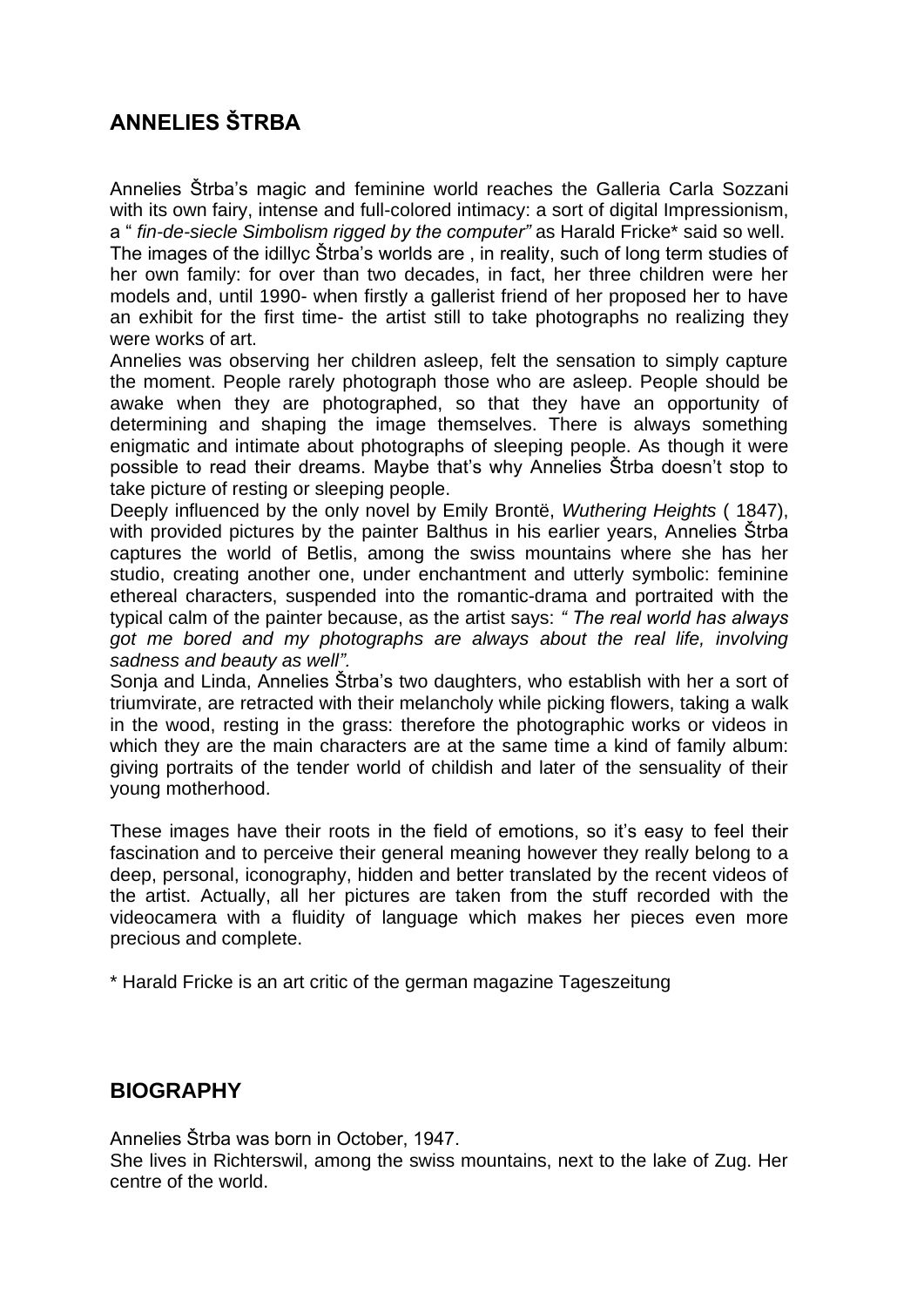### **BIBLIOGRAPHY**

*Frances und die Elfen*, Arnoldsche Verlag, Stuttgart, 2006 *Nyima*, Christophe Merian, 2003 *Aya*, Scalo, 2002 *ÅN 1- ÅN 11*, Austellung in Kunshaus Zug, 2001 *Shades of Time*, Lars Müller, 1997 *Ware iri ware ni iru*, Galerie Urs Meile, 1994 *Aschwiese*, Edition Howeg, 1990 *Devon, Karbon, Perm, 62 ausgewähite objekte,* Edition Howeg, 1988

## **SOLO EXHIBITIONS ( Selection)**

2006 Frameprojects, Vienna Konrad-Adenauer-Stiftung, Berlino Galerie Alain Le Gaillard, Paris Museum Valchava, Schweiz Scalo/ Guye Gallery, Los Angeles 2005 Galerie Rudolfinum, Praga 2004 Galerie Almine Rech, Paris. Galerie Anton Meier, Ginevra 2003 Shades of Time, La Filature, Mulhouse ( with Claude Batho, Léa Crespi ) NYIMA, Helmhaus Zürich 2002 Galerie Eigen + Art, Berlin Nadine Gandi, Praga Gallerie Fabian & Claude Walter, Basel. 2001 Raffaella Cortese, Milano The Paradise 1, Douglas Hyde Gallery, Dublin (with Bernhard Schobinger) Galerie Almine Rech, Paris Paris – New York, Galerie 13 Quai Voltaire, Paris Shades of Time, Centre national de la photographie, Paris Gallery semina rerum - Irène Preiswerk, Zürich Centre pour l' image contemporaine, St - Gervais, Ginevra 2000 Frith Street Gallery, London Galerie Hubert Winter, Vienna Gallery Bill Maynes, New York Die Neue Sammlung, München Berlin - Paris - New York, Scalo Galerie, Zürich 1999 Museum of Contemporary Art, Chicago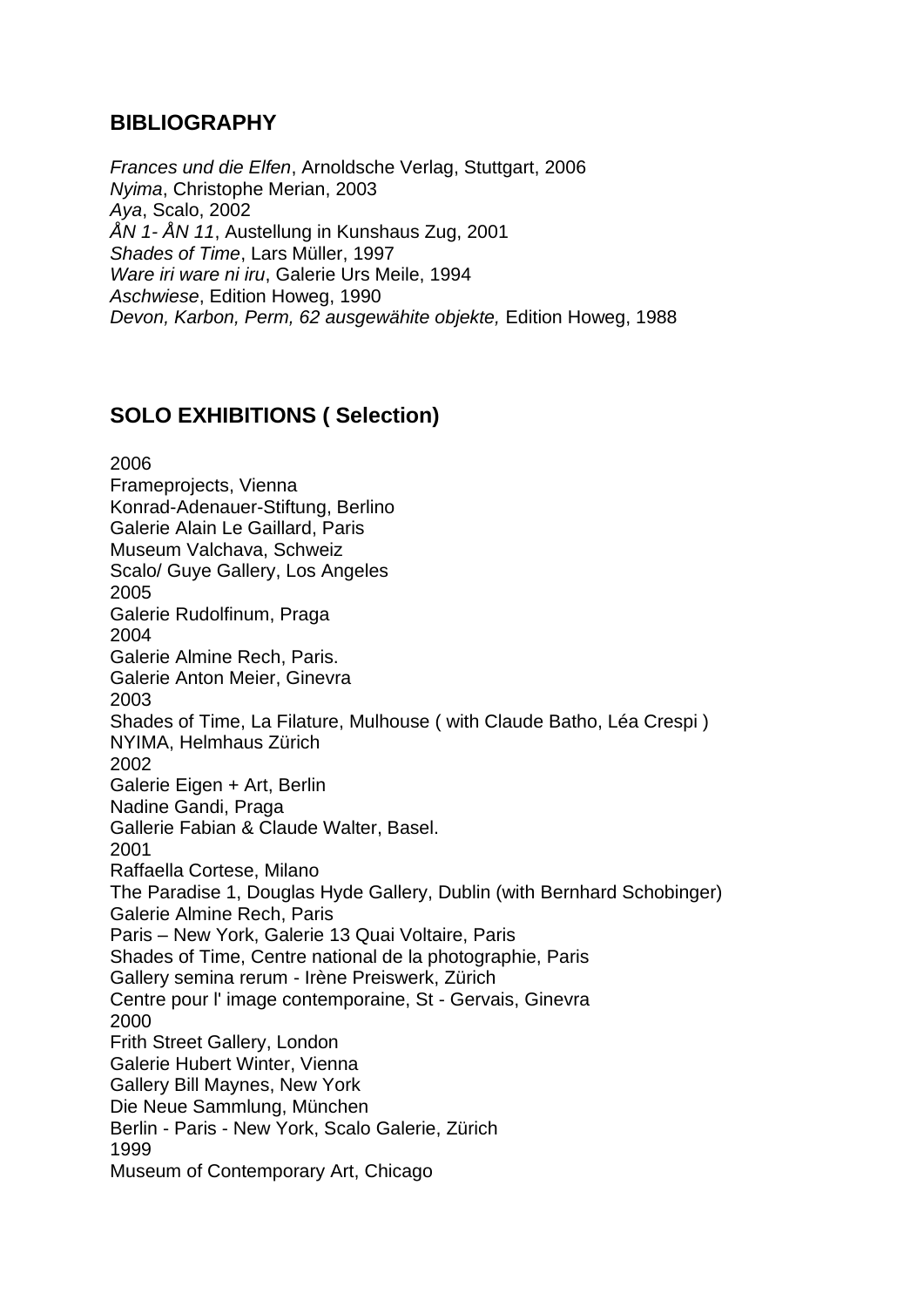Douglas Hyde Gallery, Dublin Gallery Anton Meier, Ginevra Karyn Lovegrove Gallery, Los Angeles ( with Nan Goldin, Rineke Dijkstra ) Gallery Ars Futura, Zürich ( with Crista Ziegler ) 1998 Gimpel Fils, London The Institute of Visual Arts - Peck School of the Arts, Milwaukee, USA Bill Maynes Gallery, New York Maison Europèenne de la Photographie, Paris 1997 Galerie Eigen+Art, Berlin Galerie Almine Rech, Paris Galerie Ars Futura, Zürich 1996 Neben den Linden ist die Mitte. Fünf Berliner, Berlin Kunstverein für die Rheinlande und Westfalen, Düsseldorf 1995 Kunsthaus Glarus ( with Bernhard Schobinger ) Galerie Bob van Orsouw, Zürich. 1994 Galerie Eigen+Art, Berlin 1993 Galerie Urs Meile, Luzern ( with Bernhard schobinger ) (cat.). Galerie Bob van Orsouw, Zürich 1992 Galerie Eigen+Art, Berlin Galerie Weisser Elefant, Berlin Galerie van Krimpen, Rotterdam 1991 Kunst-Werk, Berlin (with Bernhard Schobinger)

### **GROUP EXHIBITION ( Selection)**

2006 European Photographers in the 20th century, Barbican Centre, London 2005 Image Forum Tokyo, Tokyo Goethe-Institute Kyoto, Kyoto City Public Library, Fukuoka Aichi Arts Center, Nagoya 21st Century Museum of Contemporary Art, Kanazawa Yokohama Museum of Art, Yokohama 2004 Architekturbiennale Fotosektion, Venezia 2003 Nosotros y el mundo que nos rodea. Arte fotográfico contemporáneo de Suiza en Arco'03, Madrid 2002